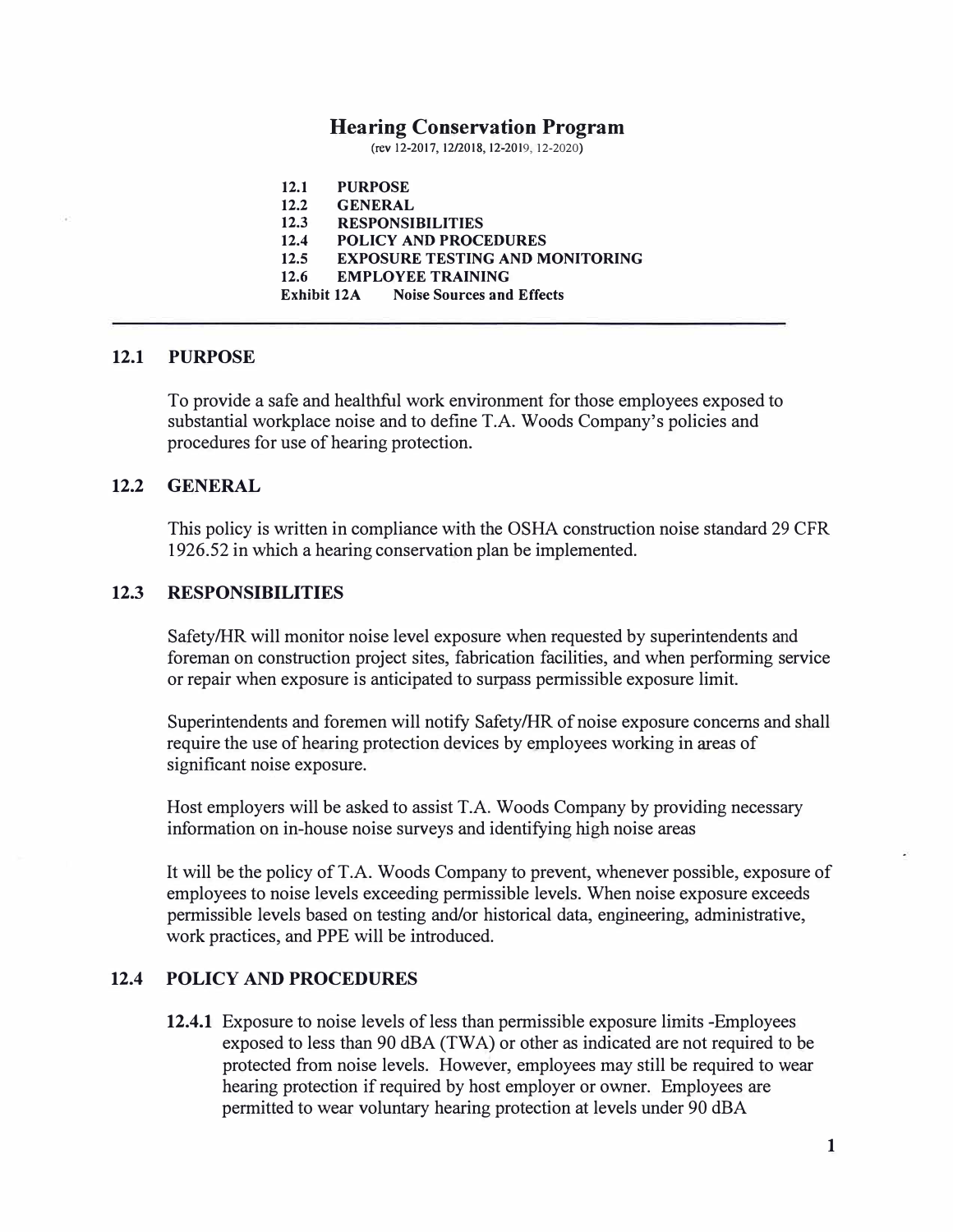**12.4.2** Exposure to noise levels exceeding 90 dBA (TWA) -All employees shall wear approved hearing protection at all times in areas with noise levels that exceed 90 dBA (TWA). It will be the site superintendent(s) and foreman (men) responsibility to notify and to ensure all employees working under them are aware of the need for hearing protection and comply with the requirements.

| <b>Duration Per Day/Per Hour</b> | <b>Sound Level DBA (TWA)</b> |
|----------------------------------|------------------------------|
| 8                                | 90                           |
| 6                                | 92                           |
|                                  | 95                           |
| 3                                | 97                           |
|                                  | 100                          |
| 1.5                              | 102                          |
|                                  | 105                          |
|                                  | 110                          |
| .25 or less                      | 115                          |

See Table Below:

- **12.4.3** Examples of equipment which may produce levels sufficient to trigger hearing protection requirements include but are not limited to: welding machines, jack hammers, compactors, compressors, backhoes, powder-actuated tool, and the like.
- **12.4.4** When noise levels to which employees are exposed exceed these levels, attempts must be made to reduce noise levels through the institution of engineering controls, administrative controls, and work practices.

If no controls are practical or such controls fail to reduce sound levels, personal protective equipment must be used at all times during exposure to sound levels more than the values listed in the table. Approved hearing protection equipment consists of noise attenuating earplugs and muffs. Earplugs will be used according manufacturer's instructions. Earplugs and muffs will be made available on construction project sites, fabrication facilities, lay down yards, and when servicing or performing maintenance at a host employer's site.

Employees are encouraged to attach disposable ear plugs to their hardhats to be used as needed. These ear plugs should be inspected regularly and replaced when needed.

Our basic rule of thumb for wearing hearing protection "2 feet communication" If employees are an arms distance from one another and can't communicate (speak and hear) at a normal conversation level, PPE should be worn.